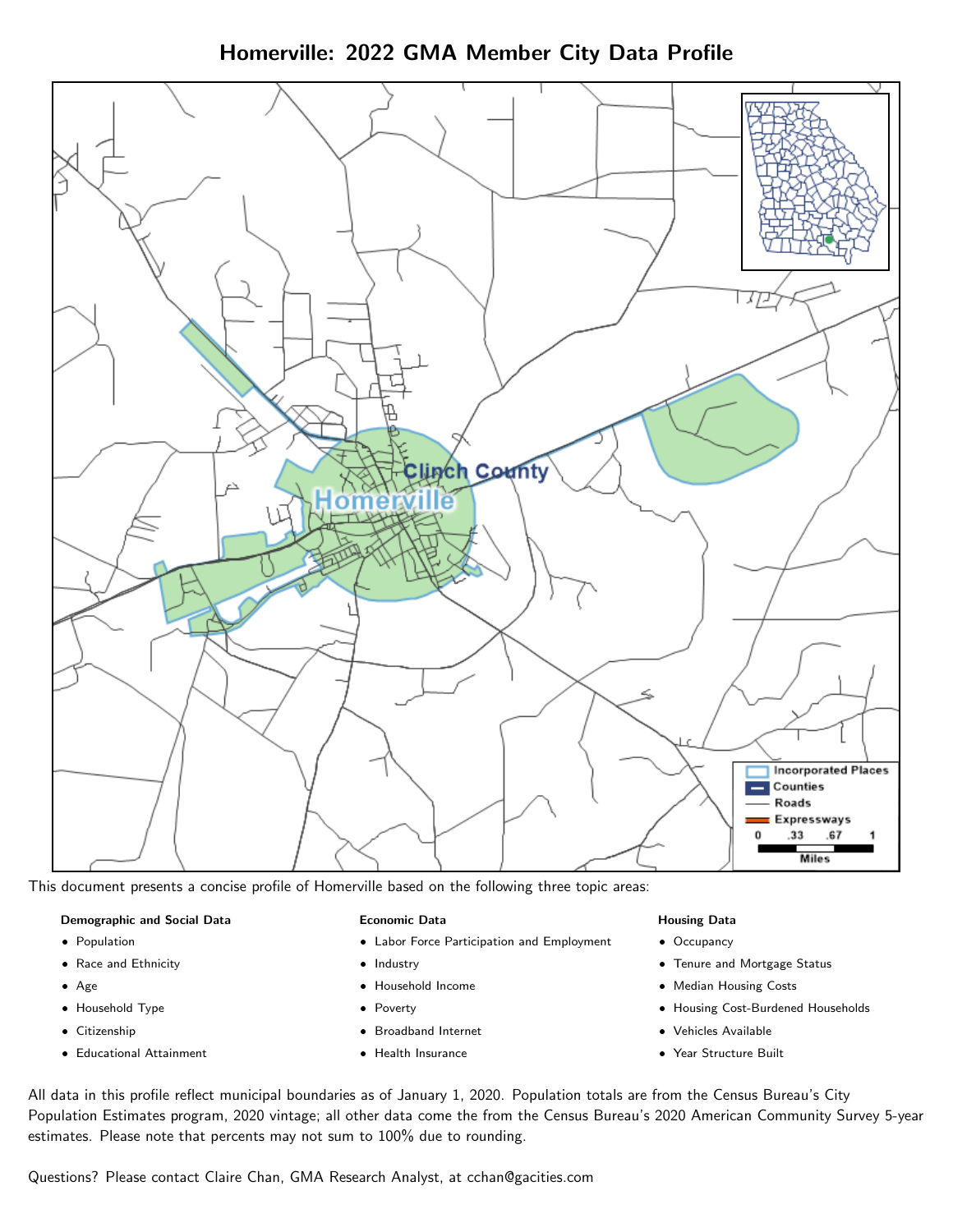# Homerville: Demographic and Social



Age 0% 2% 4% 6% 8% Male **Female** Female 8% 6% 4% 2% 85 and over 80-84 75-79 70-74 65-69 60-64 55-59 50-54 45-49 40-44 35-39 30-34 25-29 20-24 15-19  $10-14$ 5-9 Under 5

**Citizenship** 



Race and Ethnicity



Source: U.S. Census Bureau, City Population Estimates, 2020 vintage Source: American Community Survey, 2020 5-year estimates, table B03002

## Household Type



Source: American Community Survey, 2020 5-year estimates, table B01001 Source: American Community Survey, 2020 5-year estimates, table B11001

## Educational Attainment



Source: American Community Survey, 2020 5-year estimates, table B05002 Source: American Community Survey, 2020 5-year estimates, table B15002

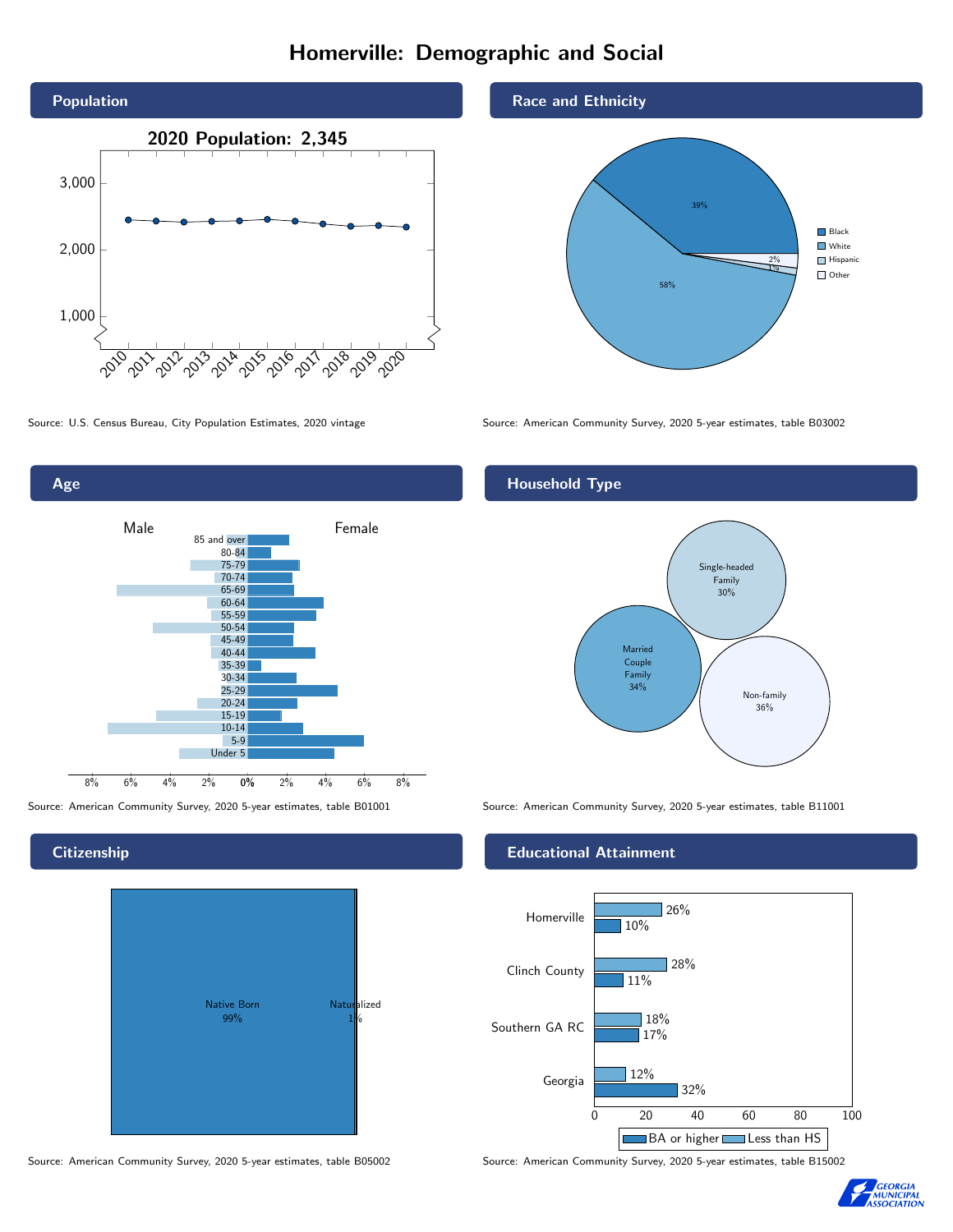# Homerville: Economic



61%

Source: American Community Survey, 2020 5-year estimates, table B23001 Note: Unemployment rate is based upon the civilian labor force.

### Industry

| Agriculture, forestry, fishing and hunting, and mining      | $3\%$ |
|-------------------------------------------------------------|-------|
| Construction                                                | 5%    |
| Manufacturing                                               | 21%   |
| <b>Wholesale Trade</b>                                      | $0\%$ |
| Retail Trade                                                | 12%   |
| Transportation and warehousing, and utilities               | 6%    |
| Information                                                 | $0\%$ |
| Finance and insurance, real estate, rental, leasing         | 9%    |
| Professional, scientific, mgt, administrative, waste mgt    | $1\%$ |
| Educational services, and health care and social assistance | 35%   |
| Arts, entertainment, recreation, accommodation, food        | $2\%$ |
| service                                                     |       |
| Other services, except public administration                | 6%    |
| Public administration                                       | $1\%$ |

Source: American Community Survey, 2020 5-year estimates, table C24030



Source: American Community Survey, 2020 5-year estimates, tables B19013 and B19025 Source: American Community Survey, 2020 5-year estimates, table B17010



Poverty



## **Health Insurance**



Source: American Community Survey, 2020 5-year estimates, table B28002 Source: American Community Survey, 2020 5-year estimates, table B18135